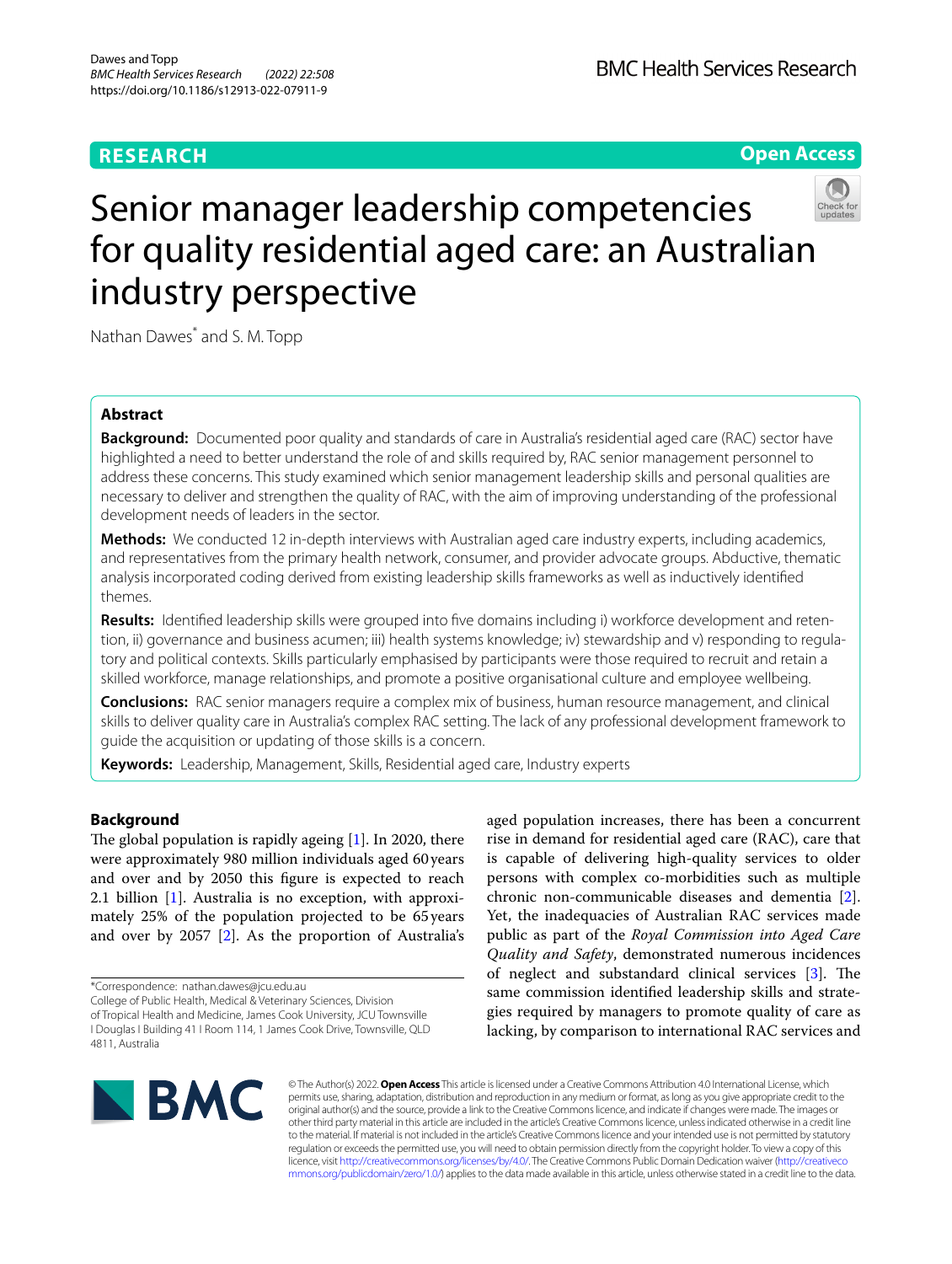other Australian mainstream health care organisations [[3\]](#page-8-2).

Leadership is considered a foundation stone for improving health care quality  $[4]$  $[4]$  and includes the ability to identify priorities and provide strategic direction to multiple actors within the health system [[5\]](#page-8-4). Efective health leadership supports and fosters a culture of continual learning and improvement; a culture that ensures care recipients are at the centre of care planning and delivery and where staff are supported to provide safe, efective and compassionate care [[5\]](#page-8-4). Xing, Song and Yan (2020) also suggest the personal qualities of health care leaders are linked to increased quality through the efects they have on staff wellbeing and patient engagement [[6\]](#page-8-5), and the empowerment of care recipients to make informed decisions regarding their own care [[7\]](#page-8-6). Leadership that promotes and enables patient engagement contributes to improving quality of care, producing better health outcomes and often reduces health care costs [[7\]](#page-8-6).

While leadership is conceptualised in many ways, most frameworks recognise four central characteristics [[8\]](#page-8-7). Respectively, these include i) leadership is a process, ii) involves diferent forms of infuence, iii) occurs in groups and iv) involves clear vision and a common goal [[8\]](#page-8-7). In health care, a *skills perspective* (approach) to leadership is often adopted [\[8](#page-8-7)], with a view to strengthening the quality outcomes of an organisation by recognising the abilities required to lead quality performance [[9\]](#page-8-8). While health care leadership is a broad term, with a diverse range of applications [\[10](#page-8-9)], the *skills perspective* can be used to identify and describe the competencies (knowledge and skills) that are required by managers to infuence high-quality care across multiple health care settings, including residential aged care [\[1](#page-8-0)]. Here, we defne a leadership competency as an expected level of performance that results from an integration of knowledge, skills, abilities and judgment and recognise such attributes as integral to infuencing quality [[11\]](#page-8-10). Extending this defnition, leadership attitudes and behaviours can also be considered important leadership characteristics that contribute to high-quality care [\[12\]](#page-8-11).

Although the term leadership competency is used interchangeably with other related concepts including leadership traits, capabilities and attributes, it is important to acknowledge that the defnition and application of each term difer [[13](#page-8-12)]. Traits are ingrained behaviours that are mostly permanent and difficult to change  $[14]$  $[14]$ , whereas attributes are usually understood to be specifc behaviours learned as part of external experiences [\[15](#page-8-14)]. Leadership competencies are a way of measuring how well an individual does certain things, taking into consideration knowledge, skills and attributes [[16](#page-8-15)]. Competency difers from capability. Whereas capability may be defned as having the ability to do something (with improved capability arising from the improvement of skills), "competence" references the degree of skill in the task's performance [\[17](#page-8-16)]. Improved capabilities may lead to competence [\[18](#page-8-17)].

Substantial research has been conducted around leadership skills in mainstream health care organisations [[11\]](#page-8-10); yet comparatively little is known about the skills or combinations of skills required in the distinctive setting of residential aged care  $[18]$  $[18]$ . It is therefore important to recognise that the demands of, and thus skills required by, managers in residential aged care services may differ from other health care organisations. The continuous nature and complexity of clinical services required by RAC residents [[19\]](#page-8-18); specifc regulatory requirements associated with the RAC sector, and facility-level business operations that must accommodate both clinical and broader lifestyle considerations [\[19](#page-8-18)], all highlight the need for leadership capabilities that include (a combination of) skills distinct from those required in non-residential mainstream healthcare organisations [\[18](#page-8-17)]. With the demand for residential aged care services increasing in Australia and concurrent concerns regarding the quality of that care [[2\]](#page-8-1), there is a clear need to understand which types and combinations of skills are required by senior managers to provide efective leadership in this complex landscape.

The Australian Aged Care Leadership Capability Framework was developed by Aged and Community Services Australia [ACSA] in 2014. This framework is behaviorally based, and the capabilities are illustrated by a set of indicative behaviours appropriate to multiple levels of leadership, including frontline, middle and senior management roles  $[20]$  $[20]$  $[20]$ . The design of the framework is indicative of an intent to provide broad guidance to leadership across a range of aged care agencies, acute, community and residential aged care provider organisations [\[20](#page-8-19)]. However, the Australian Aged Care Leadership Capability Framework (2014) makes no specifc mention of the senior manager role, nor the competencies linked to this leadership responsibility and high-quality care, beyond mention of the capability of 'person-centred focus'. Indeed, to the author's knowledge, no sector-specifc skills or leadership competency frameworks focusing on the professional development and attainment of competencies required by RAC senior managers to promote quality of care has been produced in Australia. Moreover, few studies have explored the topic in-depth.

Recent reviews of the literature have synthesised evidence concerning the role of leadership in promoting quality of care in residential aged care, globally. In a scoping review of the literature that focused on senior management leadership to promote quality of care in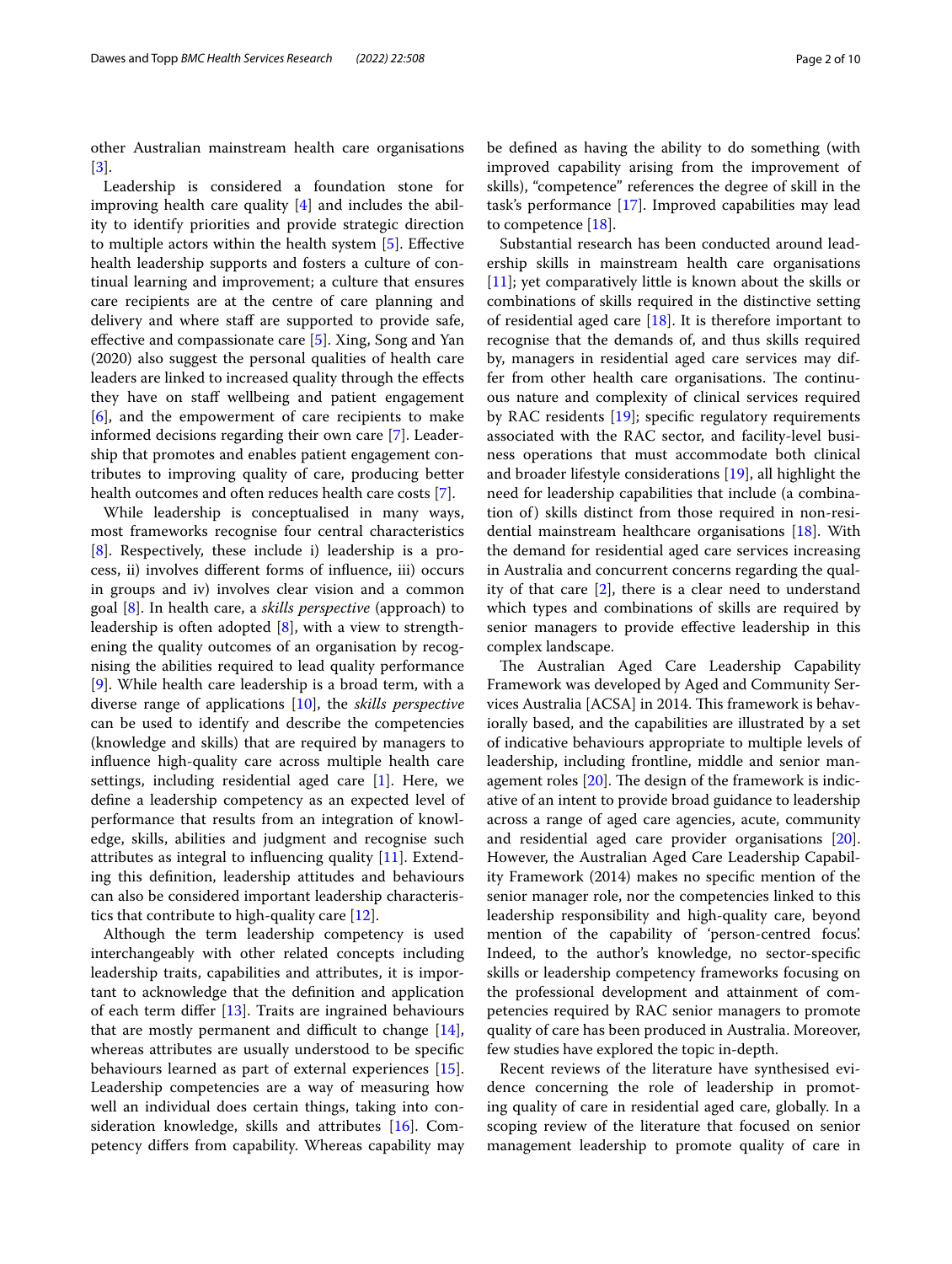residential aged care, Dawes and Topp (2019), for example, found 14 studies, the majority of which focused on leadership styles, not competencies; and the majority of which (*n*=12) reported on RAC in the United States of America [\[21\]](#page-9-0). Moreover, Jeon, Merlyn, and Chenoweth (2010); and Zonneveld, Pittens, and Minkman (2021) each explored the role of leadership across multiple organisational levels, with fndings that focussed on leadership behaviours connected to certain leadership styles including relationship-oriented, task-oriented and context-dependent leadership [\[22](#page-9-1), [23](#page-9-2)]. Most recently, an original research study by O'Toole, Bamberry and Montague (2021) examined the perceptions of leadership by senior managers and identifed the crucial requirements for successful leadership within the Australian residential aged care industry [[24](#page-9-3)]. Findings clearly demonstrated recognition among senior managers that efective leadership skills are required to successfully deliver quality care and resident satisfaction (O'Toole, Bamberry and Montague, 2021) but reported leadership competencies were again considered across multiple organisational levels with none specifcally linked to the senior manager role [[24\]](#page-9-3).

With a view to addressing the gap in current knowledge regarding the combination of skills required by residential aged care senior managers in Australia, this study aimed to qualitatively explore the views of a range of aged care industry experts regarding the senior management leadership competencies required to ensure quality of care.

## **Methods**

## **Study design**

We conducted an exploratory qualitative study to understand, from the perspective of Australian aged care industry experts, the leadership competencies required by Australian RAC senior managers to infuence high-quality care. For the purpose of the current study, Australian aged care industry experts are those in a professional role that is either an aged care researcher, primary health network representative, consumer or provider advocate.

Qualitative methods support the examination of underlying reasons, opinions, and motivations of individual participants. We conducted in-depth interviews (IDIs) using probes such as 'why', 'how' and 'what' to gain a deeper understanding of participants' views and experiences regarding the senior manager leadership skills that infuence quality of care in Australian RAC organisations.

# **Study setting**

The current study was completed with representatives who contribute to or advise regarding the delivery of aged care services in Australia. Examples of diferent 'levels' of aged care include: i) entry-level community-based care at home; ii) higher levels of care at home (Home Care Packages Program), and when living at home is not an option iii) residential aged care  $[25]$  $[25]$ . This study focused specifically on the role of senior managers in providing quality care in the Australian residential aged care setting. Residential aged care provides health care services and accommodation for older people who are unable to continue living independently in their own homes [\[26](#page-9-5)].

In Australia, residential aged care providers can span a range of diferent sectors including religious, charitable, community, for-proft and government organisations [[26\]](#page-9-5). Typical services may include accommodation, personal care assistance, clinical care and a range of social care activities including recreational activities and emotional support. Approximately 250,000 older Australians received permanent residential aged care at some time during the fnancial year 2019/2020 [[27\]](#page-9-6).

## **Participant recruitment**

Industry representatives [experts] engage with stakeholders across multiple levels of the Australian aged care system and inform sector-wide policy development and governance arrangements [[28\]](#page-9-7). We identifed three major groupings of industry representatives. First, those who work for national peak advocacy bodies that provide support, advocacy, and policy development services for their members [\[29\]](#page-9-8). Peak advocacy bodies provide a mechanism for collating and representing the experiences of a heterogeneous membership, on issues relating to consumer and labour protections, quality of care and aged care regulation [\[28](#page-9-7)].

The second group of industry experts include those working for primary health networks (PHNs) statutory bodies funded by Australia's federal government [\[30\]](#page-9-9). By conducting population needs assessments and commissioning services, PHNs aim to improve health care efficiency and efectiveness (particularly for those at risk of poor health outcomes including older care recipients) and enhance the coordination of health services at local, regional and national levels [\[30](#page-9-9)]. PHN representatives possess the skills and knowledge to evaluate and monitor the efectiveness of health services against local population health needs, including those provided in RAC  $[31]$  $[31]$ . They also provide education and training aimed at developing workforce skills to positively infuence quality performance and are thus well-positioned to describe the link between senior manager leadership skills and quality of care delivered by Australian aged care services [[31](#page-9-10)].

The third group of experts are aged care researchers who aim to improve understanding of, and produce evidence, tools and resources to improve, health and policies and services in the aged care sector [[32\]](#page-9-11). Like peak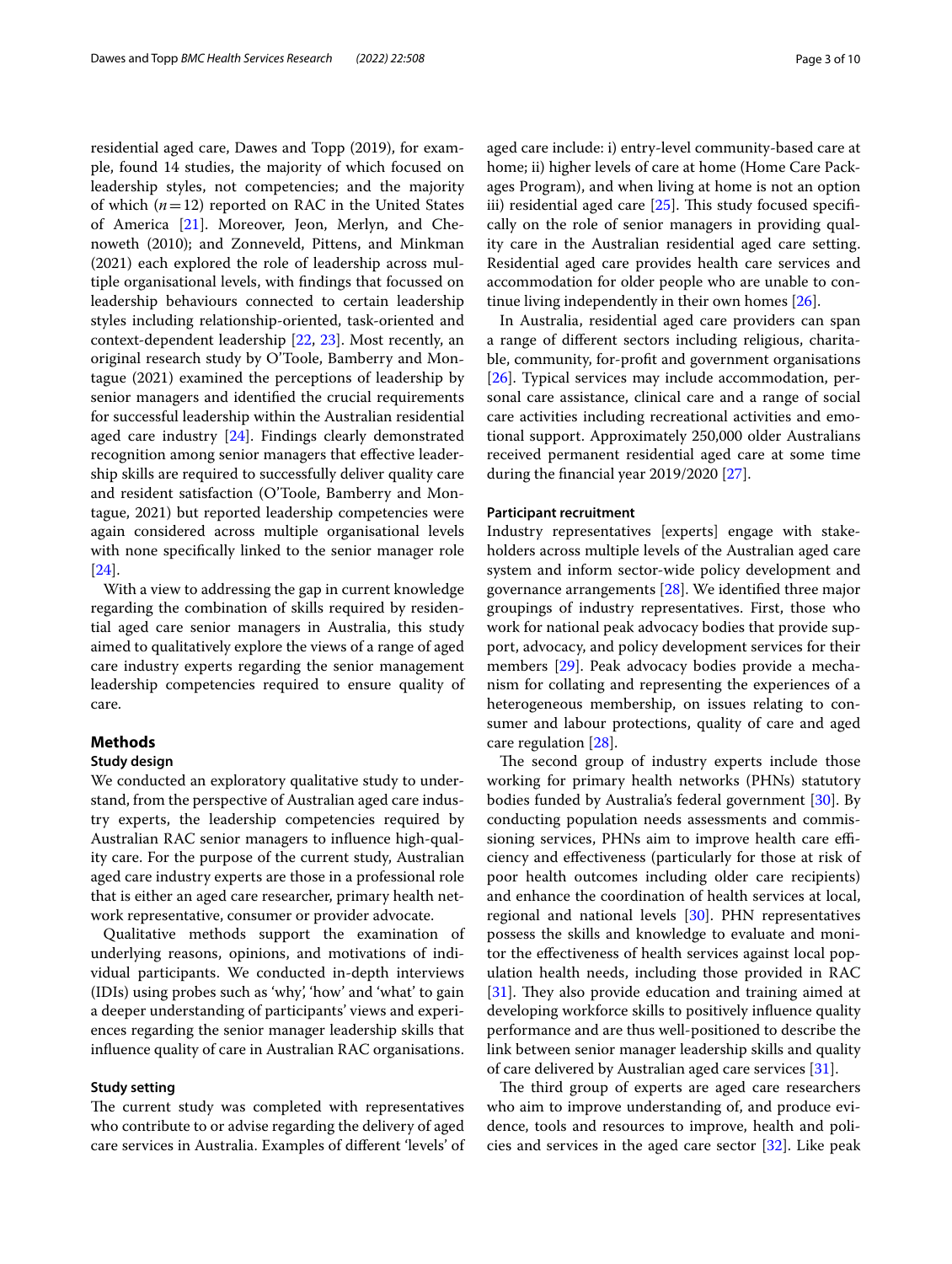body advocates, aged care researchers tend to engage with a variety of stakeholders with a view to exploring or developing knowledge to inform national policy or implementation [[28,](#page-9-7) [32](#page-9-11)] including the skills required to develop leadership training programs for managers to drive best practice at national and facility levels [[10\]](#page-8-9).

Purposive sampling was used to identify and select information-rich participants from the three expert groupings described earlier, with knowledge of and experience working within the Australian aged care sector. Participant selection was deliberate and aged care industry experts were recognised as possessing specifc knowledge of health service needs of older persons in Australia and capable of refecting critically on the link between senior manager leadership skills and quality RAC. Snowball sampling was employed to incorporate eligible participants who may have been missed during initial recruitment. Two additional interviewees were recruited using this technique. To be included in the study, participants were required to: i) be aged 18 years and above and ii) be either an aged care researcher, primary health network representative, consumer or provider advocate.

Using a combination of aged care industry experience and a comprehensive desk search, the frst author (ND) developed a list of eligible individuals and organisations using public access contact information including Primary Health Network organisations, Department of Health government websites, national research institutes and Australian University websites. Participants were then emailed an invitation for involvement. Participants were also deemed as eligible for participation if they represented national government committees including the National Aged Care Advisory Council and Aged Care Sector Committee. Both government committees support aged care policy development and implementation.

Overall, 12 in-depth interviews were conducted by ND between December 2020 and February 2021, via video conferencing  $(n=11)$  and telephone  $(n=1)$ . Interviews were conducted with provider advocates  $(n=6)$ , consumer advocates  $(n=3)$  researchers  $(n=2)$  and primary health network (PHN) representatives who are involved in commissioning Australian aged care services  $(n=1)$  $(n=1)$  (Table 1). One participant who was an aged care Researcher also represented the National Aged Care Advisory committee, while two consumer advocates were members of the Aged Care Advisory group.

The interview guide canvassed the role of the industry expert, their perceived link (if any) between senior managers and RAC quality of care, current and potential challenges associated with delivering high-quality RAC, and the leadership skills required to address these concerns. All participants provided written informed consent and agreed to the interview being audio-recorded and transcribed. Each participant was provided with a copy of the interview transcription and an opportunity to correct or remove data prior to the analysis.

## **Data management and analysis**

Abductive, thematic analysis incorporated coding derived from existing leadership skills frameworks as well as inductively identifed themes. To identify major and minor themes, we took the following steps: i) handwritten memos were collated immediately after each interview to ensure that a refexive stance was maintained in relation to the research situation, participants and documents under study; ii) familiarisation through careful and repeated reading of transcripts and research memos, noting emergent themes; iii) each individual participant was emailed a copy of the transcribed verbatim to ensure that the investigators records corresponded with those of

<span id="page-3-0"></span>**Table 1** Description of participants based on professional role and organisation type

| <b>Participant ID</b> | <b>Position</b>                           | <b>Organisation Type</b> | <b>Government affiliation</b>              |
|-----------------------|-------------------------------------------|--------------------------|--------------------------------------------|
| 1                     | Chief Executive Officer (CEO)             | Provider advocacy        |                                            |
| $\overline{2}$        | National Policy and Advocacy Manager      | Provider advocacy        |                                            |
| 3                     | Chair of Board - Non - Executive Director | Consumer advocacy        | Aged Care Advisory group                   |
| 4                     | Chief Executive Officer (CEO)             | Consumer advocacy        | Aged Care Advisory group                   |
| 5                     | Chief Executive Officer (CEO)             | Provider advocacy        |                                            |
| 6                     | Senior Policy and Engagement Officer      | Provider advocacy        |                                            |
| 7                     | Professor – Academic                      | Research Institution     | National Aged Care Advi-<br>sory committee |
| 8                     | Queensland State Manager                  | Provider advocacy        |                                            |
| 9                     | Program Director                          | Research Institution     |                                            |
| 10                    | <b>Executive Director</b>                 | Provider advocacy        |                                            |
| 11                    | Project Manager - Aged Care               | Primary Health Network   |                                            |
| 12                    | President                                 | Consumer advocacy        |                                            |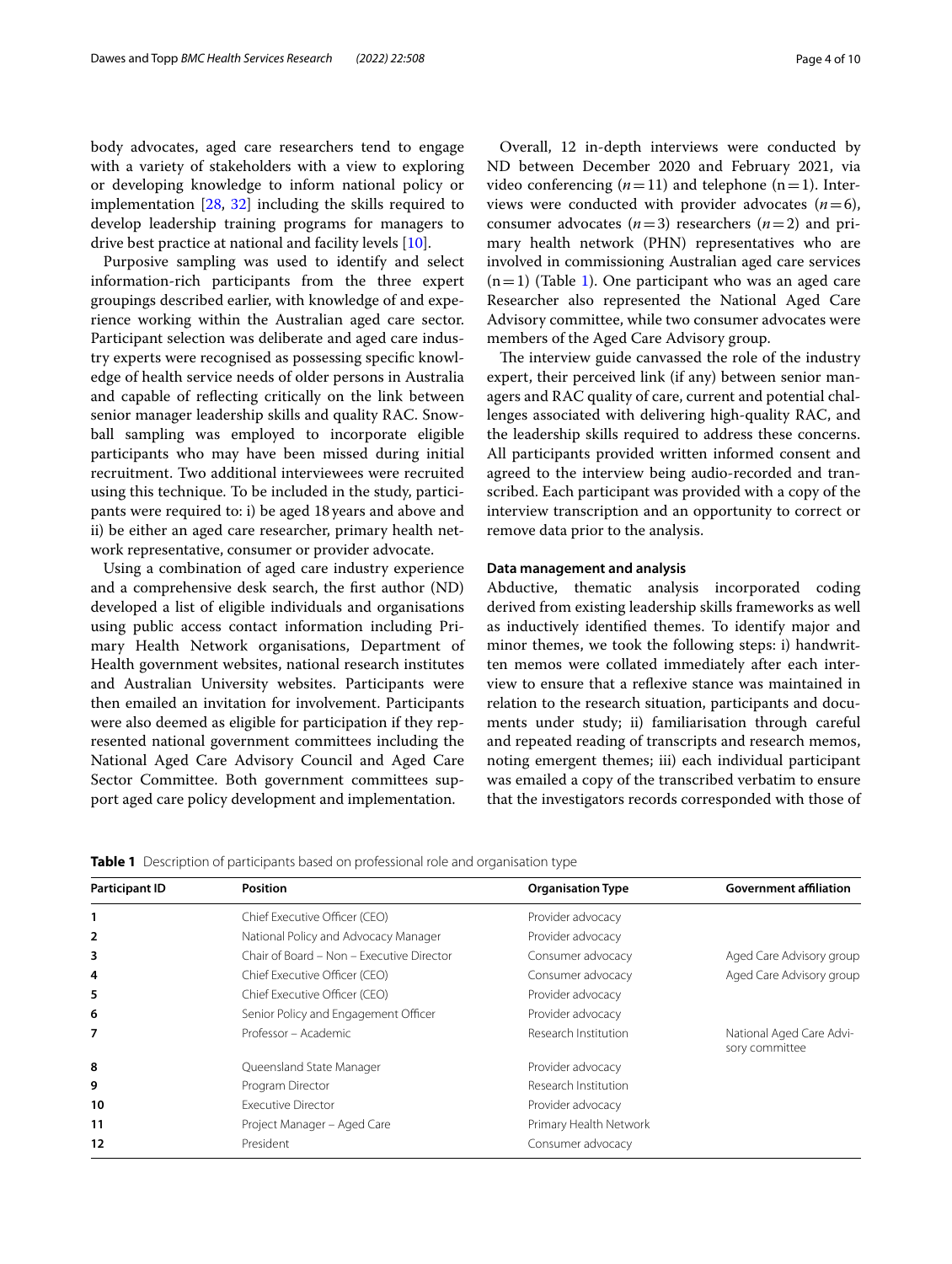the participants from whom those data were derived; iv) open coding in which codes were created based on identifed themes, codes were assigned to specifc sections of transcripts; v) data display using matrices including summary tables.

# **Results**

# **Overview**

We present fndings from this qualitative analysis under fve inductively identifed skill domains including i) workforce development and retention, ii) governance and business acumen; iii) health systems knowledge; iv) stewardship and v) responding to regulatory and political contexts. In the following sections, these overarching domains, and the more specifc leadership skills they encompass are referred to simply as 'domains' and 'skills' respectively to improve clarity. Interview participants are identifed only by generic labels (as outlined in Table [1](#page-3-0)) of 'consumer advocate', 'provider advocate', 'Primary Healthcare Network' or 'Researcher'.

## **Workforce development and retention**

Skills in this domain included a manager's ability to develop a workforce with an appropriate balance of clinical skills across the organisation. To achieve this optimal skill mix, a manager's ability to recruit health care personnel across key service areas, with the knowledge to service a range of complex co-morbidities and psychosocial needs specifc to an older demographic, was reported by a majority of participants as critical to quality of care.

The ability of a leader to choose, recruit and retain *key people across the core health services areas is so important to delivering quality careConsumer advocate – ID4*

Critical to being able to support recruitment and retention, fve participants comprising both provider and consumer advocates, additionally noted the importance of human resource management skills; including the ability to negotiate with staff and being compassionate to an employee's needs within and outside of the workplace.

# *Human resource management is so essential to making quality health care occur.Provider advocate - ID2*

Alongside these more technically oriented skills, a majority of participants including primary health network representatives, consumer and provider advocates, collectively highlighted the importance of a senior manager's relational skills. Key amongst these was the ability to nurture and build relationships with staf, communication skills and building peer support networks. The ability of senior managers to develop rapport and trusting

relationships with staf, for example, was described as promoting open channels of communication among interprofessional teams and thus promoting high-quality care*.*

*So, it's being personable and being able to develop that rapport with your staf so that they trust you and they feel like they can come to see you to discuss anything regarding the health care services that they are responsible for providing.Provider advocate - ID2*

Another participant emphasised the importance of a manager's ability to employ communication skills involving empathy and active listening techniques, as essential to creating therapeutic relationships with residents and their families and to positively infuencing care quality.

*I think every person who works in aged care, whether they're a leader or not, needs to have good communication skills in order to be able to engage in a therapeutic manner with residents, and so communication skills involve imparting empathy and involve listening.(Researcher – ID9)*

External to the organisation, a manager's ability to build and nurture peer support networks with other RACFs, to share expertise around business models that promote quality of care, improve business knowledge, and receive peer mentorship, was also emphasised as an important leadership skill by four provider advocates:

*People should start to build collaborations across other [aged care] organizations … so that they can bring in really top-quality people.Provider advocate – ID5*

*Make sure that you've got a good peer network around you that you reach out for that support.Provider advocate – ID8*

## **Governance and business acumen**

The ability of senior managers to create a governance structure to delineate power and defne management roles in an organisation, was linked to quality of care. Participants viewed this skill as a strategy for managers to set rules, procedures, and other informational guidelines to quality improvement. Researchers, primary health network representatives, provider and consumer advocates reported skills under this domain and linked these to quality of care.

A provider advocate emphasised that senior managers should possess the knowledge to develop an organisational structure that provides executives and managers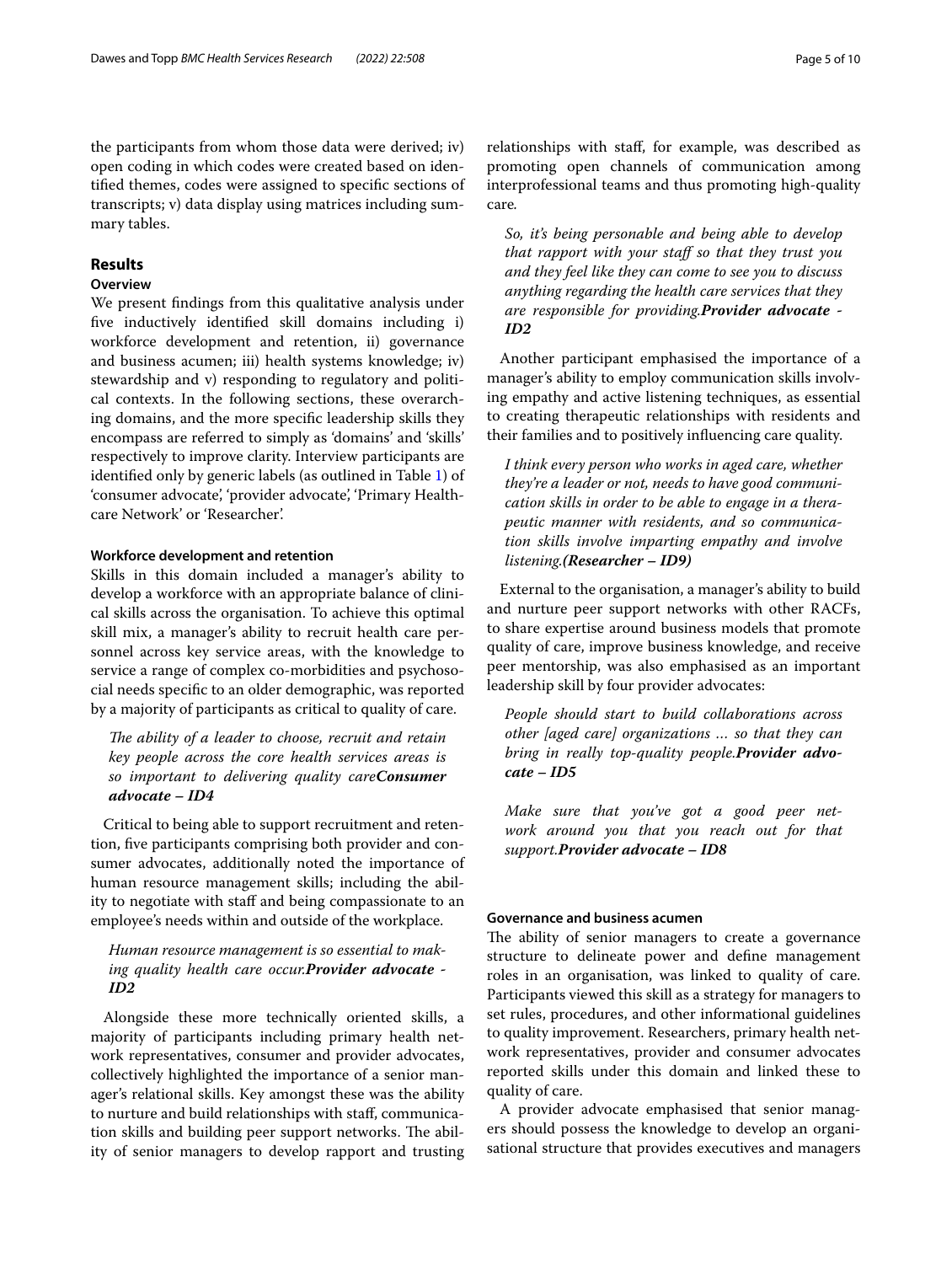the opportunity to make informed decisions regarding health care delivery.

The organisational structure must be designed by *managers so that they can support themselves … to free up their time to make the best decisions for their health care servicesProvider advocate – ID10*

A consumer advocate emphasised the importance of senior managers possessing the skills to successfully lead the operational aspects of an organisation that are linked to service provision, such as compliance management and management of resources.

*Again, leaders need to be committed to older Australians and be able to smoothly run high level operations in order to positively infuence the quality of their serviceConsumer advocate and Aged Care Advisory group member – ID4*

Critical to being able to support the sustainability and quality of RAC health care services, several consumer and provider advocates additionally noted the importance of a manager's business skills such as fnancial management, human resource, and people management skills, as a factor contributing to quality of care. As reported by this provider advocate:

*So, there's signifcant fnancial management, sales signifcant clinical skills and signifcant human resources skills, and people management skills that are requiredProvider advocate – ID2*

The capacity of a senior manager to be strategic in planning operations was also emphasised as an important leadership skill for RAC in Australia. As described by the provider advocate below, such skills were linked to efective planning to meet challenges and identify opportunities for handling the increasingly complex political, regulatory and clinical landscape of RAC in Australia:

*I think being strategic as well. So looking at opportunities and, as you were talking about before, innovation, thinking outside the square to get the best possible care for the resident.Provider advocate – ID6*

## **Health system knowledge**

Skills and strategies associated with a manager's understanding of the health care system and clinical environment were noted by a number of study participants. External to their specifc facility, interviewees linked quality performance to the ability of senior managers to recognise the variations between mainstream health care organisations and RAC service provision. Five participants, who were researchers, provider and consumer advocates reported skills under this domain.

One researcher described that the quality of RAC should be focused on maintaining an older person's quality of life, which required a unique set of leadership skills:

*So it is important to recognize the diferences between acute care where the focus is on diagnosis and treatment, and aged care, where the focus is more about quality of life. It takes very diferent managerial skills to efectively manage each context and those who lead these organization's need to recognise this.Researcher and National Aged Care Advisory Committee member– ID7*

In addition to providing oversight to the clinical aspects of RAC, study participants across all expert categories suggested that senior managers should themselves possess clinical knowledge and skills to successfully embed quality health care practices within the organisation. Clinical skills included managers' ability to recognise efective clinical care models that address the health care needs of an older demographic and the ability to recognise clinical outcomes to care.

*I think a problem where we separate out residents needs into biomedical needs, clinical needs and social needs and accommodation needs …. We need a consistent model of care that focuses solely on caring for the individualResearcher – ID9*

*You must have a keen eye towards resident outcomes, and I would be as broad as to say clinical quality outcomes and customer experience outcomes, all of these clinical attributes are important for a manger to possess and be aware ofProvider advocate – ID 10*

One researcher suggested that if senior managers did not possess a sound level of clinical knowledge, then residents' needs could be missed or neglected.

*So, I think the fact that we now have a lot of leaders who don't have any healthcare background has put us in a situation where resident's clinical care needs often missed and neglected.(Researcher National Aged Care Advisory Committee member – ID7)*

## **Stewardship**

'Stewardship' encompassed leadership skills to create a positive workplace culture through creating a physical environment that encouraged employee wellbeing; promoting team cohesiveness; and helping team members overcome negative industry perceptions.

The ability of a senior manager to create a physical environment that encouraged employee wellbeing, was linked by study participants to positive workplace culture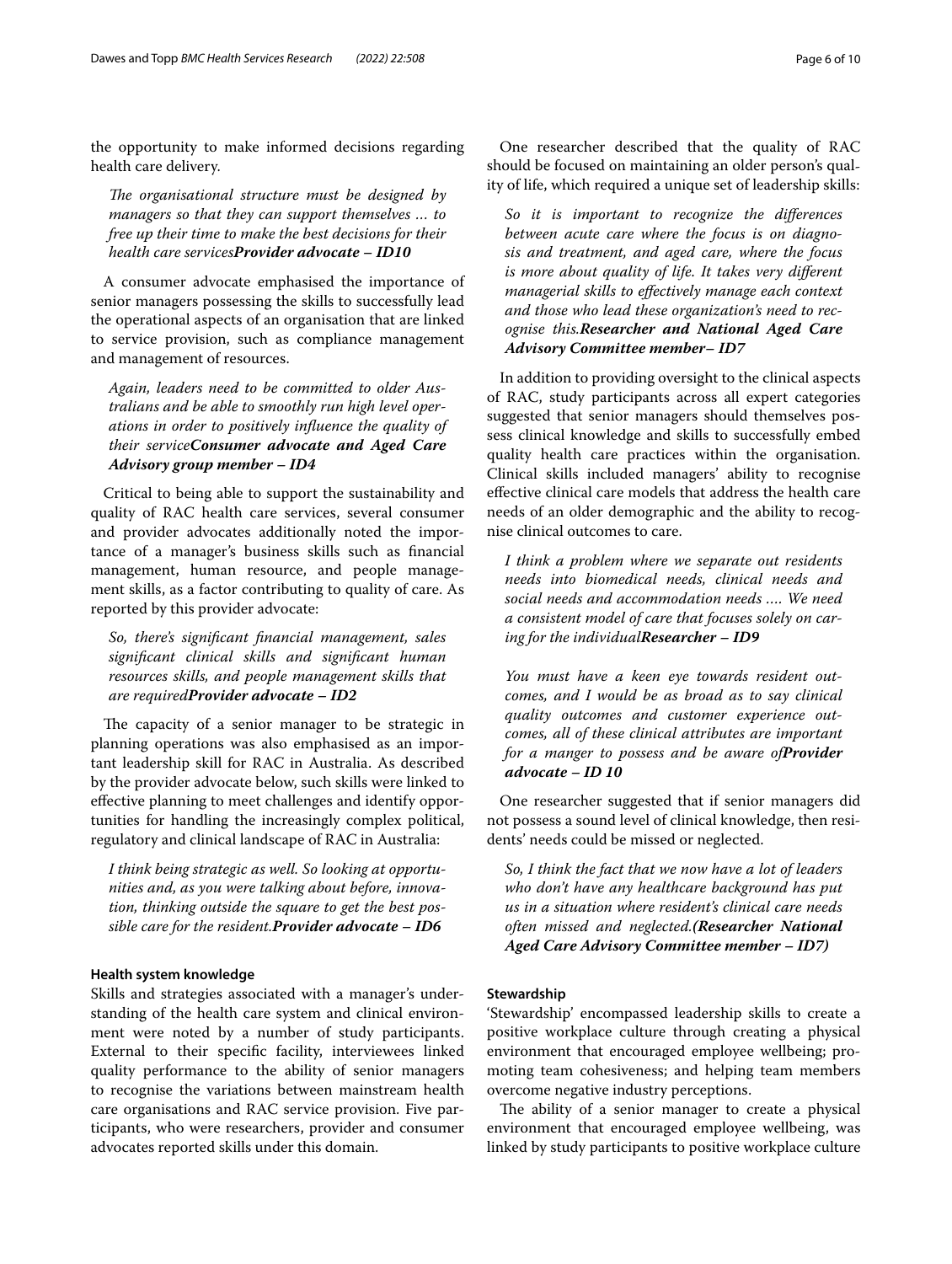and high-quality care. The skills to promote such a physical environment included the ability to develop a workspace that promotes employee and resident comfort, with one consumer advocate describing the links to employee job satisfaction and retention and resident quality of life:

*Coming to work at a place that is comfortable each day will only improve employee performance to delivering quality careConsumer advocate Aged Care Advisory group member – ID4*

Leadership skills to promote team cohesiveness were also linked to increased workplace culture and organisational quality performance.

*If you have a good leader, you could be working in a positive and cohesive team even though; the situation around you feels quite direProvider advocate – ID1*

Additionally, and potentially specifc to the Australian context, participants reported the importance of stewardship skills to overcome negative public perceptions regarding RAC (in light of negative accounts heard during the recent *Royal Commission into Aged Care Quality and Safety*). The capacity to manage such perceptions were also linked to promoting a positive organisational culture and staff retention.

*I think probably the biggest challenge is the negativity within the media for the bad cases and the lack of media interest in a good case. So, it is more difcult for them to get and retain staf because of thatConsumer advocate Aged Care Advisory group member – ID4*

## **Responding to regulatory and political contexts**

'Responding to regulatory and political contexts' included the leadership skills required by senior managers to successfully interpret and respond to Australian aged care regulatory change. Researchers, provider and consumer advocates interviewed as part of this study reported skills under this domain and linked them to quality of care.

Two provider advocates suggested that while the current aged care regulatory environment can be difficult to interpret, that senior managers need to be proactive to lead RAC regulatory compliance. This process was described as senior managers initiating partnerships between regulators and their organisation to ensure a joint approach to regulatory compliance.

*Providers do need to actually look at themselves and see how they contribute to improving the overall situation … which would suggest more of a partnership-based approach between regulator and pro-*

# *vider rather than a compliance focused approach of seeking out and punishing wrongdoingProvider advocate – ID2*

In addition to forming external relationships with regulatory authorities, some participants emphasised that senior managers further develop their lateral thinking skills to assist in interpreting and responding to the evolving aged care regulatory and political context. This includes the ability to recognise and interpret regulatory reform and to successfully translate this change to RAC operations in order to sustain quality health care delivery.

*So, I think those external factors really require a leader to be really adaptable, to be mobile, to be a lateral thinker and responsive to the regulatory and political surroundings, in order to be efective for health service deliveryConsumer advocate – ID12*

## **Discussion**

Quality of care in Australian RAC has been identifed as lacking, and the Royal Commission pointed to leadership as a key area requiring improvement [\[19](#page-8-18)]. To date, however, evidence regarding the types and combinations of leadership skills required by senior managers who lead RAC is limited [[21\]](#page-9-0). Drawing on and triangulating the perspectives of experts from provider and consumer peak advocacy bodies, Primary Health Networks and aged care researchers, this study highlighted fve major domains of leadership skills likely required by Australian RAC senior managers to infuence quality of care, respectively: i) workforce development and retention, ii) governance and business acumen; iii) health systems knowledge; iv) stewardship and v) responding to regulatory and political contexts. Skills particularly emphasised by participants were those required to recruit and retain a skilled workforce, manage relationships, and promote a positive organisational culture and employee wellbeing. Such skills are intuitively important and noted elsewhere to be central in mainstream healthcare leadership [[33,](#page-9-12) [34\]](#page-9-13). However, the emphasis on these skills as part of the current study also reflects the specific context and a number of macro-through-micro level challenges of the Australian RAC sector, including regulatory change [[35](#page-9-14)] ongoing human resourcing challenges [\[36](#page-9-15)], and longstanding issues with work culture and morale [[37\]](#page-9-16).

Findings from the current study demonstrated industry experts' perception of a strong link between a manager's relational skills and RAC quality. These abilities included communication techniques that enable the formation of partnerships and therapeutic relationships with care recipients, their families and other immediate caregivers. Previous studies have shown the importance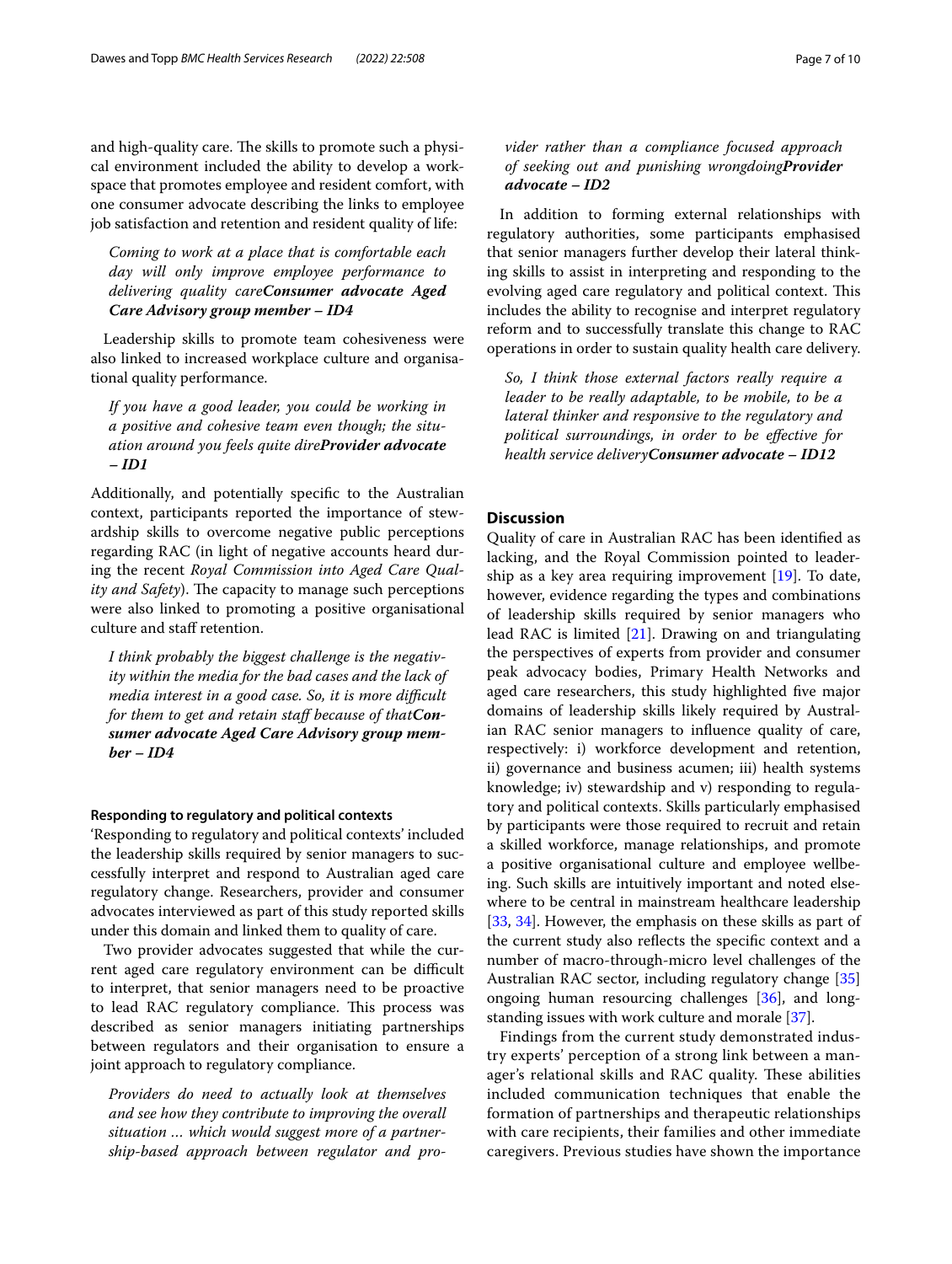of efective communication with older people as a critical aspect of care quality, with inefective communication skills often leading to older care recipients feeling inadequate, disempowered and helpless [\[38](#page-9-17)]. In the current context of Australian RAC, in which documented challenges to skilled workforce retention [[3,](#page-8-2) [36](#page-9-15)], ongoing regulatory reform [[35](#page-9-14)] and workplace culture [\[37](#page-9-16)] have been recently discussed, industry experts, linked the skill of partnering with care recipients, to infuencing improved clinical outcomes and increased levels of health literacy. Specifc to acute health care settings, research has also demonstrated that, from a qualityof-care perspective, the ability of managers to develop profcient communication skills, including active listening techniques often increases the accessibility and appropriateness of healthcare for older individuals [[39\]](#page-9-18).

Participants from the current study reported that senior managers' knowledge regarding the design and implementation of clinical care models and other innovations, was important to achieving quality RAC. Study participants further stressed that efective senior managers required clinical knowledge and skills to address the unique and diverse health care needs of older persons. Such fndings are likely to at least partially refect concerns about widespread lack of regulatory compliance and poor quality of clinical care in the Australian RAC sector, as documented in the 2021 Royal Commission [\[3](#page-8-2)]. Previous studies, although mostly located in mainstream health care organisations, have also described a connection between a manager's health systems knowledge, clinical skillset and quality of care. For example, Parand (2014) & Andreasson et al. (2017) both found that efective managers who positively infuence care quality possess a range of technical skills including knowledge about treatments and technologies, health care services, and the health care environment in which the service is situated  $[40, 41]$  $[40, 41]$  $[40, 41]$  $[40, 41]$ . In addition, Australian health agencies including the Agency for Clinical Innovation, affirm that a health service manager is central to the design and implementation of innovative clinical care models in promoting quality performance [[42\]](#page-9-21).

An intuitive but important fnding from this study was the emphasis placed by participants on managers' skills to recruit and retain a workforce with a diverse skill-set. Karan et al. (2021) describe human resources for health as a core building block for the quality of services across multiple settings [[43\]](#page-9-22) and previous research has also found that investment in more diverse staff and skill-mix can result in improved quality of care, quality of life, and employee job satisfaction [[44\]](#page-9-23). A balanced practitioner skill-mix and healthier organisational culture was found by Braithwaite, Herkes, Ludlow, Testa & Lampree (2017) to positively infuence health care outcomes, such as reduced mortality rates and increased quality of life [[45\]](#page-9-24).

Although much of this empirical work to date has been specifc to mainstream health care organisations, participants from the current study confrmed the importance of these leadership skills in RAC settings too, additionally reporting skills required to enhance workforce capacity and development, such as the ability to promote a positive organisational culture and safe physical environment that supports employee wellbeing and promotes job satisfaction. As with knowledge of clinical skills, the emphasis placed by participants – particularly provider advocates – on such skills is likely infuenced by the current Australian context in which low pay [\[46](#page-9-25)], challenges to workforce recruitment and retention  $[46]$  $[46]$  and weak morale [[47\]](#page-9-26) have all been documented.

Combined, the fndings highlight the complex and multi-dimensional leadership skills required by modern RAC senior managers. Balancing a need for business and human resource acumen, with clinical expertise and relational skills implies the potential need for highly targeted professional development frameworks and support packages if industry-wide strengthening in leadership is to occur into the future. This study is the first building block in that effort.

As with the majority of studies, the design of the current study is subject to limitations. Firstly, purposive sampling was used to recruit interview participants from three categories of experts (peak bodies, PHNs, and researchers), however not all participants were able to interview due to scheduling or other issues. As a result, half the study participants were provider advocates, whose primary focus is to support the viability and sustainability of aged care service providers [[28\]](#page-9-7); these experts are potentially less likely to consider the resident experience and personalised health care needs. Conversely, consumer advocates play an important role in advocating for the older person and speaking on behalf of that individual in a way that best represents their interests [\[48](#page-9-27)]. With an intense focus on the individualised health care needs of older Australians, consumer advocates may have less understanding of the structural elements that adversely infuence RAC quality, and the leadership competencies required. Finally, although 31 Australian PHNs represent jurisdictions defned by geographical scope, our study only included PHN representatives from North Queensland and thus likely refected some concerns specifc to that region.

While acknowledging these limitations of representation and standpoint, the use of purposive sampling was deliberately used to ensure representation of all types of expertise in some form. Close attention was paid to the positionality of each expert during analysis which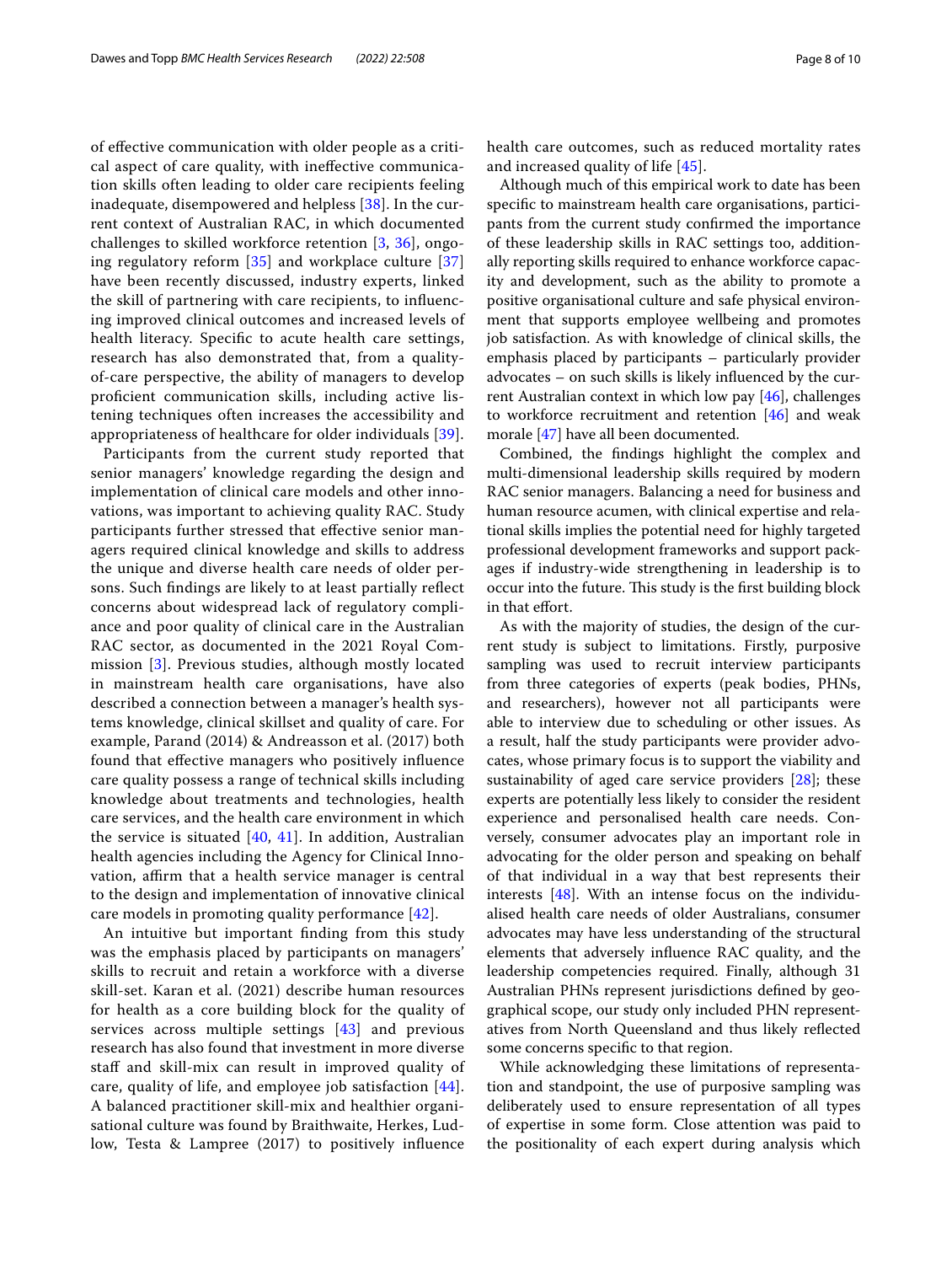included systematic triangulation of data from diferent experts. Further work will be important to broaden and deepen understanding of the feld, nonetheless, the current fndings constitute an important contribution to the feld by delivering a starting point for mapping key leadership skills required by Australian RAC senior managers.

# **Conclusion**

With the demand for residential aged care in Australia increasing and concurrent concerns regarding the quality of that care, a better understanding of the leadership skills required to optimise quality performance is urgently required. The lack of any professional development framework to guide acquisition or updating of those skills is a concern; and overall, there remains a poorly defned link between quality of care and leadership in the context of Australian RAC. This study aimed to reduce this evidence gap and examine the senior management leadership skills necessary to deliver and strengthen the quality of RAC. Findings demonstrated that aged care industry experts view a range of technical, relational and administrative skills as critical to ensuring service quality. However, with ongoing concerns and challenges to RAC quality of care, more work is needed to prepare senior management personnel with the appropriate skills to positively lead quality care within Australia's evolving RAC setting.

#### **Acknowledgements**

We acknowledge the twelve industry experts for the time given and enthusiasm for participating in this study.

#### **Authors' contributions**

ND was responsible for collecting and interpreting the participant data. ND and ST were both responsible for data analysis. ND conducted the primary manuscript draft. ND and ST both completed subsequent manuscript revisions. Both authors read and approved the fnal manuscript.

#### **Funding**

James Cook University Competitive Higher Degree Research (HDR) Grant.

#### **Availability of data and materials**

The datasets used and analysed during the current study are available from the corresponding author on reasonable request.

## **Declarations**

#### **Ethics approval and consent to participate**

Ethical clearance was obtained from the James Cook University Human Research Ethics Committee (H6652) in August 2019. All participants provided written informed consent and agreed to the interview being audio recorded and transcribed. Each participant was provided with a copy of the interview transcription and an opportunity to correct or remove data prior to the analysis. All methods were carried out in accordance with relevant guidelines and regulations.

### **Consent for publication**

All participants provided verbal and/ or written consent for data to be published.

#### **Competing interests**

No potential confict of interest was reported by the authors.

Received: 18 October 2021 Accepted: 1 April 2022<br>Published online: 14 April 2022

#### **References**

- <span id="page-8-0"></span>United Nations. The sustainable development goals report 2018. Updated February 14, 2021. [https://unstats.un.org/sdgs/fles/report/](https://unstats.un.org/sdgs/files/report/2018/TheSustainableDevelopmentGoals%20Report2018.pdf) [2018/TheSustainableDevelopmentGoals Report2018.pdf](https://unstats.un.org/sdgs/files/report/2018/TheSustainableDevelopmentGoals%20Report2018.pdf). Accessed 14 Aug 2021.
- <span id="page-8-1"></span>2. Australian Institute of Health and Welfare. Australia's Health 2018. [https://](https://www.aihw.gov.au/reports/australias-health/australias-health-2018/contents/table-of-contents) [www.aihw.gov.au/reports/australias-health/australias-health-2018/conte](https://www.aihw.gov.au/reports/australias-health/australias-health-2018/contents/table-of-contents) [nts/table-of-contents.](https://www.aihw.gov.au/reports/australias-health/australias-health-2018/contents/table-of-contents) Accessed 18 Aug 2021.
- <span id="page-8-2"></span>3. Royal Commission into Aged Care Quality and Safety. Final Report - Volume 1: Summary and Recommendations. Updated March, 2021. [https://](https://agedcare.royalcommission.gov.au/publications/final-report-volume-1) [agedcare.royalcommission.gov.au/publications/fnal-report-volume-1](https://agedcare.royalcommission.gov.au/publications/final-report-volume-1). Accessed 10 Aug 2021.
- <span id="page-8-3"></span>4. Oldland E, Botti M, Hutchinson AM, Redley B. A framework of nurses' responsibilities for quality healthcare—exploration of content validity. Collegian. 2020;27(2):150–63.
- <span id="page-8-4"></span>5. Cummings G, MacGregor T, Davey M, Lee H, Wong CA, Lo E, et al. Leadership styles and outcome patterns for the nursing workforce and work environment: a systematic review. Int J Nurs Stud. 2010;47(3). [https://doi.](https://doi.org/10.1016/j.ijnurstu.2009.08.006) [org/10.1016/j.ijnurstu.2009.08.006.](https://doi.org/10.1016/j.ijnurstu.2009.08.006)
- <span id="page-8-5"></span>6. Xing L, Song J, Yan F. How can leadership infuence the quality of care in a health-care organization? Front Nurs. 2020;7(1). [https://doi.org/10.2478/](https://doi.org/10.2478/fon-2020-0003) [fon-2020-0003](https://doi.org/10.2478/fon-2020-0003).
- <span id="page-8-6"></span>7. Fitzpatrick J, Modic M, Van Dyk J, Hancock K. A leadership education and development program for clinical nurses. J Nurs Admin. 2016;46(11). <https://doi.org/10.1097/NNA.0000000000000405>.
- <span id="page-8-7"></span>8. Northouse PG. Leadership: theory and practice: Sage publications; 2021.
- <span id="page-8-8"></span>Mumford MD. Pathways to outstanding leadership: a comparative analysis of charismatic, ideological, and pragmatic leaders: Psychology Press; 2006.
- <span id="page-8-9"></span>10. Coleman M, Briggs AR, editors. Research methods in educational leadership and management: Sage; 2002.
- <span id="page-8-10"></span>11. Heinen M, van Oostveen C, Peters J, Vermeulen H, Huis A. An integrative review of leadership competencies and attributes in advanced nursing practice. J Adv Nurs. 2019;75(11). [https://doi.org/10.1111/jan.14092.](https://doi.org/10.1111/jan.14092)
- <span id="page-8-11"></span>12. Careau E, Biba G, Brander R, Van Dijk J, Verma S, Paterson M, et al. Health leadership education programs, best practices, and impact on learners' knowledge, skills, attitudes, and behaviors and system change: a literature review. J Healthcare Leadersh. 2014;12(6). [https://doi.org/10.2147/](https://doi.org/10.2147/JHL.S61127) [JHL.S61127](https://doi.org/10.2147/JHL.S61127).
- <span id="page-8-12"></span>13. Sfantou D, Laliotis A, Patelarou A, Sifaki-Pistolla D, Matalliotakis M, Patelarou E. Importance of leadership style towards quality of care measures in healthcare settings: a systematic review. Healthcare (Basel). 2017;5(4). <https://doi.org/10.3390/healthcare5040073J>.
- <span id="page-8-13"></span>14. Fleenor J. Trait approach to leadership. Psychology. 2006;37:1. [https://doi.](https://doi.org/10.4135/9781483386874.n566) [org/10.4135/9781483386874.n566](https://doi.org/10.4135/9781483386874.n566).
- <span id="page-8-14"></span>15. Karia N, Asaari M. Leadership attributes and their impact on work-related attitudes. Int J Product Perform Manag. 2019. [https://doi.org/10.1108/](https://doi.org/10.1108/IJPPM-02-2018-0058) [IJPPM-02-2018-0058.](https://doi.org/10.1108/IJPPM-02-2018-0058)
- <span id="page-8-15"></span>16. Kragt D, Day D. Predicting leadership competency development and promotion among high-potential executives: the role of leader identity. Front Psychol. 2020;18(16). [https://doi.org/10.3389/fpsyg.2020.01816.](https://doi.org/10.3389/fpsyg.2020.01816)
- <span id="page-8-16"></span>17. Robinson V. From instructional leadership to leadership capabilities: empirical fndings and methodological challenges. Leadersh Policy Sch. 2010;9(1):1–26. <https://doi.org/10.1080/15700760903026748>.
- <span id="page-8-17"></span>18. Smith S, Stevens S. Aged care system workforce: training quality in NSW. Aust J Ageing. 2013;32(4).<https://doi.org/10.1111/ajag.12011>.
- <span id="page-8-18"></span>19. Royal Commission into Aged Care Quality and Safety. Interim Report - Volume 1: Information gathered and some conclusions. Updated September, 2019. [https://agedcare.royalcommission.gov.au/publications/](https://agedcare.royalcommission.gov.au/publications/interim-report) [interim-report](https://agedcare.royalcommission.gov.au/publications/interim-report). Accessed 13 Aug 2021.
- <span id="page-8-19"></span>20. Aged and Community Services Australia. Australian Aged Care Leadership Capability Framework. [https://acsa.asn.au/getmedia/56d9c](https://acsa.asn.au/getmedia/56d9c659-72c7-4ac4-a26c-a33f8530cae6/Aged-Care-Leadership-Capability-Framework-2014)